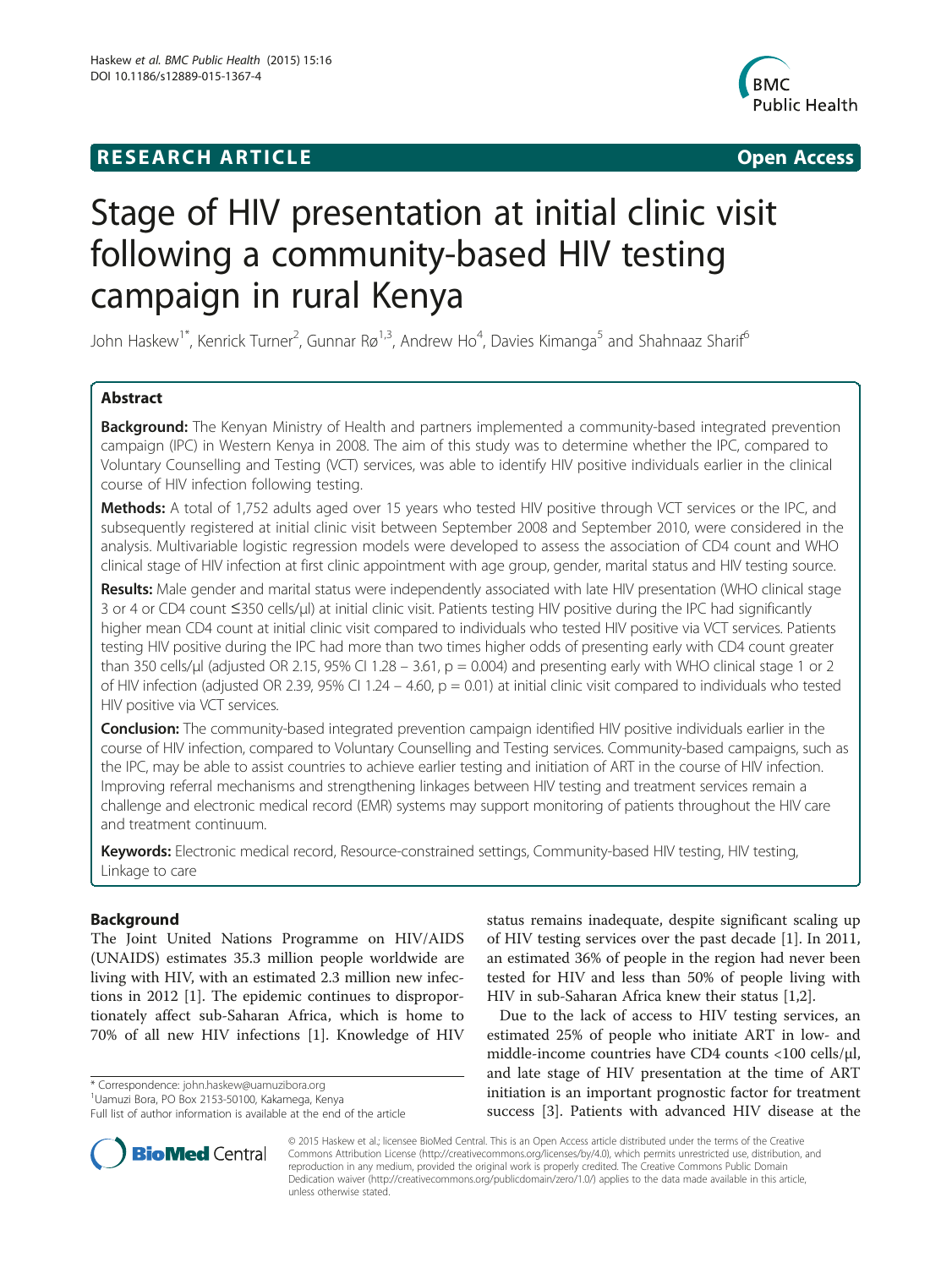time of starting ART, defined by low CD4 count and World Health Organization (WHO) clinical stage 3 or 4 of infection, are less likely to respond to treatment and have a higher mortality rate compared with those who start treatment earlier [\[4](#page-5-0)-[6\]](#page-5-0). In addition, those who survive suffer more morbidity and utilise more health care resources than would otherwise have been necessary, placing increased financial burden on health services [\[7](#page-5-0)]. Late presentation also poses a higher cumulative risk of HIV transmission to others, considering that earlier presentation and access to ART can reduce viral load and risk of onward transmission [\[6,8-10](#page-5-0)].

In an effort to increase access to HIV testing services, and to identify people living with HIV earlier in the course of infection, the Kenyan Ministry of Health and partners launched a community integrated prevention campaign (IPC) in Western Province, Kenya in September 2008 [[11](#page-5-0)]. The IPC provided HIV testing and counseling services, water filters, insecticide-treated bed nets, condoms, and for HIV-infected individuals cotrimoxazole prophylaxis and referral to care. 47,311 people attended the campaign, achieving 87% coverage among the target population over the age of 15 years in seven days and, of all those tested, 1,956 (4.1%) were found to be HIV positive and referred to Ministry of Health care and support services [\[11](#page-5-0)].

There is a paucity of published data comparing linkage to HIV treatment services from different sources of HIV testing. The overall aim of this study was to determine whether the IPC, compared to Voluntary Counselling and Testing (VCT) services, was able to identify HIV positive individuals earlier in the clinical course of infection, defined by CD4 count and WHO clinical stage of HIV infection at first clinic visit.

# Methods

#### Study population and design

Data for this study included all patients who attended the HIV clinic of Kakamega Provincial General Hospital, Western Kenya for their first clinic visit between January 2004 and September 2010. In 2012, HIV prevalence in Western Kenya is 4.7%, compared to a national average of 5.6% [[12](#page-6-0)].

Data were obtained from the Uamuzi Bora Electronic Medical Record (EMR) system [\[13\]](#page-6-0), an open-source webbased database that replicates information collected in the national paper-based HIV outpatient record, which includes socio-demographic information, patient source of testing, treatment history, and clinical and laboratory results. The EMR system was designed to enable the Ministry of Health to maintain accurate HIV medical records, track patients and monitor outcomes more effectively.

Clinical and demographic data from the initial clinic visit were extracted for use in the analysis, including age, gender, source of HIV testing, date of diagnosis, date of first clinic appointment, clinical data from first clinic appointment (WHO clinical stage of infection) and date started ART. Quality control checks were performed during data entry into the EMR database from the paper record, during which electronic records were compared variable by variable with the original paper record.

In September 2010, 6,657 HIV positive patients were registered in the EMR system, including 108 adults who tested HIV positive during the IPC and 3,651 patients who tested HIV positive via VCT services.

#### Statistical analysis

All analyses were carried out using STATA version 12.1 (Stata Corp; College Station, TX). Primary outcomes considered for analysis were CD4 count and WHO clinical stage of HIV infection at initial clinic visit.

Early or late presentation of HIV (by CD4 count or WHO clinical stage of HIV infection) was defined according to thresholds for initiation of antiretroviral therapy (ART) as indicated in the 2011 fourth edition of the Guidelines for antiretroviral therapy in Kenya [[14\]](#page-6-0). This guideline recommends ART to be started in all HIVpositive adults and adolescents with WHO clinical stage 1 or 2 and a CD4 count ≤ 350 cells/μl or with WHO clinical stage 3 or 4 regardless of CD4 count. CD4 count was coded as a numeric value at initial clinic visit and as a binary variable, defined as early presentation (CD4 > 350 cells/μl) or late presentation (CD4  $\leq$  350 cells/μl) according to the 2011 Guidelines for antiretroviral therapy in Kenya [[14\]](#page-6-0). WHO clinical stage of HIV infection was categorised as early presentation (stages 1 or 2) or late presentation (stages 3 or 4) according to 2011 Guidelines for antiretroviral therapy in Kenya [[14\]](#page-6-0). Age group, gender, marital status and HIV testing source were considered independent variables in the analysis.

A total of 3,759 adults testing HIV positive through VCT services ( $n = 3,651$ ) or the IPC ( $n = 108$ ) were initially considered in the analysis. VCT patients prior to 1 September 2008 were excluded from analysis  $(n = 1,944)$ , because the IPC was undertaken in September 2008 and improvements in provision of HIV testing and treatment services since the first patients were registered at the clinic in 2004 could bias results. All children under the age of 15 years were also excluded from VCT services  $(n = 63)$  because the IPC only included individuals over the age of fifteen, leaving a total sample size of 1,752 considered for analysis (1,644 from VCT, 108 from IPC). Patients with missing data for WHO clinical stage and CD4 count were compared to patients with complete data using Pearson χ2 tests to check for differences in distribution of socio-demographic variables and to assess for the likelihood of bias.

A multivariable logistic regression model was developed to identify independent correlates of late presentation.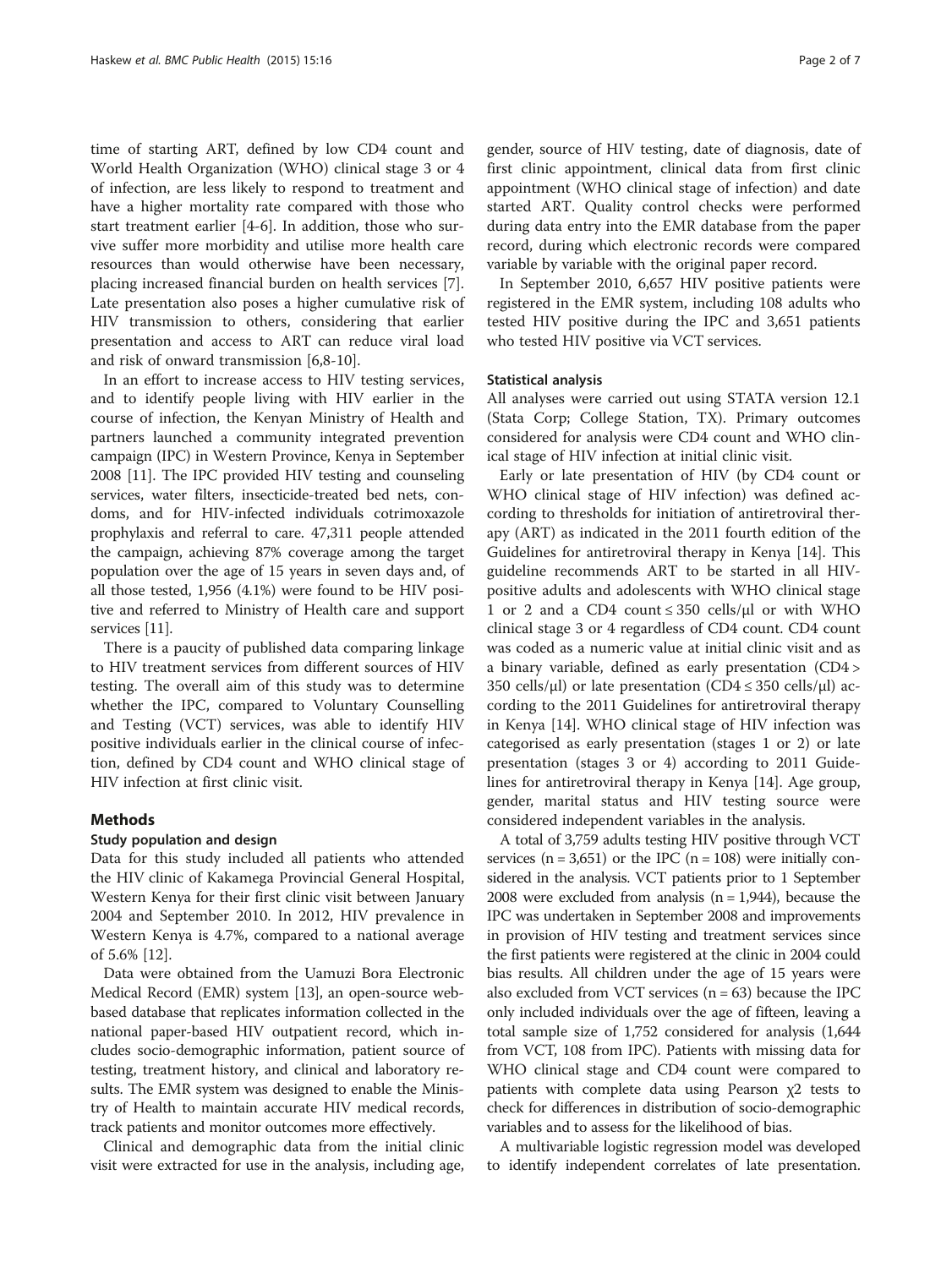The model was built in a step-wise fashion, initially including HIV testing source and potential confounders showing a strong association with the outcome  $(p < 0.1)$  in univariable analysis. The variable most strongly related (lowest p-value) to the outcome in univariable analysis was the first to be included in the logistic regression model. A likelihood ratio test was then carried out on the model with and without this variable. The variable with the next smallest P-value from the univariable analyses was then added into the model. Variables were added until no further variables improved the fit of the model  $(p >$ 0.05). Any variables with  $p > 0.05$  were tested to ensure they had no effect on the final multivariable model. Adjusted multivariable odds ratios, 95% confidence intervals and p-values are presented.

### Ethical issues

The study was approved by the institutional review board at Kakamega Provincial General Hospital and the Director of Public Health, Ministry of Health, Kenya.

# Results

#### Missing data

Of 1,752 patient records initially included in the analysis, just over one half did not record CD4 count and one quarter of patient records did not record WHO clinical stage on the initial visit form (Table 1). Patients who had CD4 count and WHO clinical stage information were compared with those who had none using Pearson  $\chi^2$  trend tests and significant difference  $(p < 0.05)$  was found between different patient sources of HIV testing source (Table 1). Patients with missing CD4 count and WHO

clinical stage were therefore removed from subsequent analysis when comparing IPC to VCT services (Tables [2](#page-3-0) and [3\)](#page-3-0).

#### Descriptive analysis

Of 1,752 patients included in analysis, 108 were from the IPC and 1,644 from VCT services. The median age was 38.6 years (range 38.0 – 39.1 years). The sample was nearly two-thirds female and more than half of the sample reported being married (Table [4](#page-4-0)). Nearly two-thirds of patients presented to the clinic with CD4 ≤ 350 cells/ μl (mean CD4 304.0 cells/μl) and more than one quarter of patients presented in WHO clinical stage 3 or 4 (Table [4\)](#page-4-0).

#### Multivariable analysis

A multivariable analysis was conducted including all variables studied in the univariable analysis. Patients who tested HIV positive via VCT services had more than two times higher odds of presenting to initial clinic visit in WHO clinical stage 3 or 4 of HIV infection than those who tested HIV positive during the IPC (adjusted OR 2.39, 95% CI 1.24 – 4.60, p = 0.01) (Table [2\)](#page-3-0). Patients who tested HIV positive via VCT services had more than two times higher odds of presenting to initial clinic visit with  $CD4 \leq 350$  cells/µl than those who tested HIV positive during the IPC (adjusted OR 2.15, 95% CI 1.28 – 3.61,  $p = 0.005$ ) (Table [3\)](#page-3-0). Mean CD4 count at initial clinic visit among patients testing HIV positive via VCT was significantly lower than those who tested HIV positive during the IPC (Table [5](#page-4-0)).

| Table 1 Socio-demographic characteristics of patients with and without initial WHO clinical stage and CD4 count recorded |  |  |
|--------------------------------------------------------------------------------------------------------------------------|--|--|
|--------------------------------------------------------------------------------------------------------------------------|--|--|

| <b>Characteristic</b>       | N. (%) with<br>initial WHO stage | N. (%) missing<br>initial WHO stage | Pearson $x^2$ P |      | N. (%) with<br>initial CD4 count | N. (%) missing<br>initial CD4 count | Pearson $x^2$ P |       |
|-----------------------------|----------------------------------|-------------------------------------|-----------------|------|----------------------------------|-------------------------------------|-----------------|-------|
| Total                       | 1,314 (75.0%)                    | 438 (25.0%)                         |                 |      | 861 (49.1%)                      | 891 (50.9%)                         |                 |       |
| Patient testing source      |                                  |                                     | 4.263           | 0.04 |                                  |                                     | 14.14           | 0.000 |
| <b>IPC</b>                  | 90 (86.5%)                       | 18 (16.7%)                          |                 |      | 72 (66.7%)                       | 36 (33.3%)                          |                 |       |
| VCT                         | 1,224 (74.5%)                    | 420 (25.5%)                         |                 |      | 789 (48.0%)                      | 855 (52.0%)                         |                 |       |
| Age group                   |                                  |                                     | 1.416           | 0.23 |                                  |                                     | 0.087           | 0.77  |
| 50 years and under          | 1,106 (74.5%)                    | 379 (25.5%)                         |                 |      | 732 (49.3%)                      | 753 (50.7%)                         |                 |       |
| Over 50 years               | 208 (77.9%)                      | 59 (22.1%)                          |                 |      | 129 (48.3%)                      | 138 (51.7%)                         |                 |       |
| Gender                      |                                  |                                     | 0.515           | 0.47 |                                  |                                     | 1.406           | 0.24  |
| Female                      | 833 (74.4%)                      | 286 (25.6%)                         |                 |      | 538 (48.1%)                      | 581 (51.9%)                         |                 |       |
| Male                        | 481 (76.0%)                      | 152 (24.0%)                         |                 |      | 323 (51.0%)                      | 310 (49.0%)                         |                 |       |
| Marital status <sup>®</sup> |                                  |                                     | 8.468           | 0.01 |                                  |                                     | 1.06            | 0.59  |
| Married                     | 691 (76.5%)                      | 212 (23.5%)                         |                 |      | 444 (49.2%)                      | 459 (50.8%)                         |                 |       |
| Never married               | 125 (66.5%)                      | 63 (33.5%)                          |                 |      | 85 (45.2%)                       | 103 (54.8%)                         |                 |       |
| Divorced/widowed            | 368 (75.6%)                      | 119 (24.4%)                         |                 |      | 240 (49.3%)                      | 247 (50.7%)                         |                 |       |

\* 174 missing values.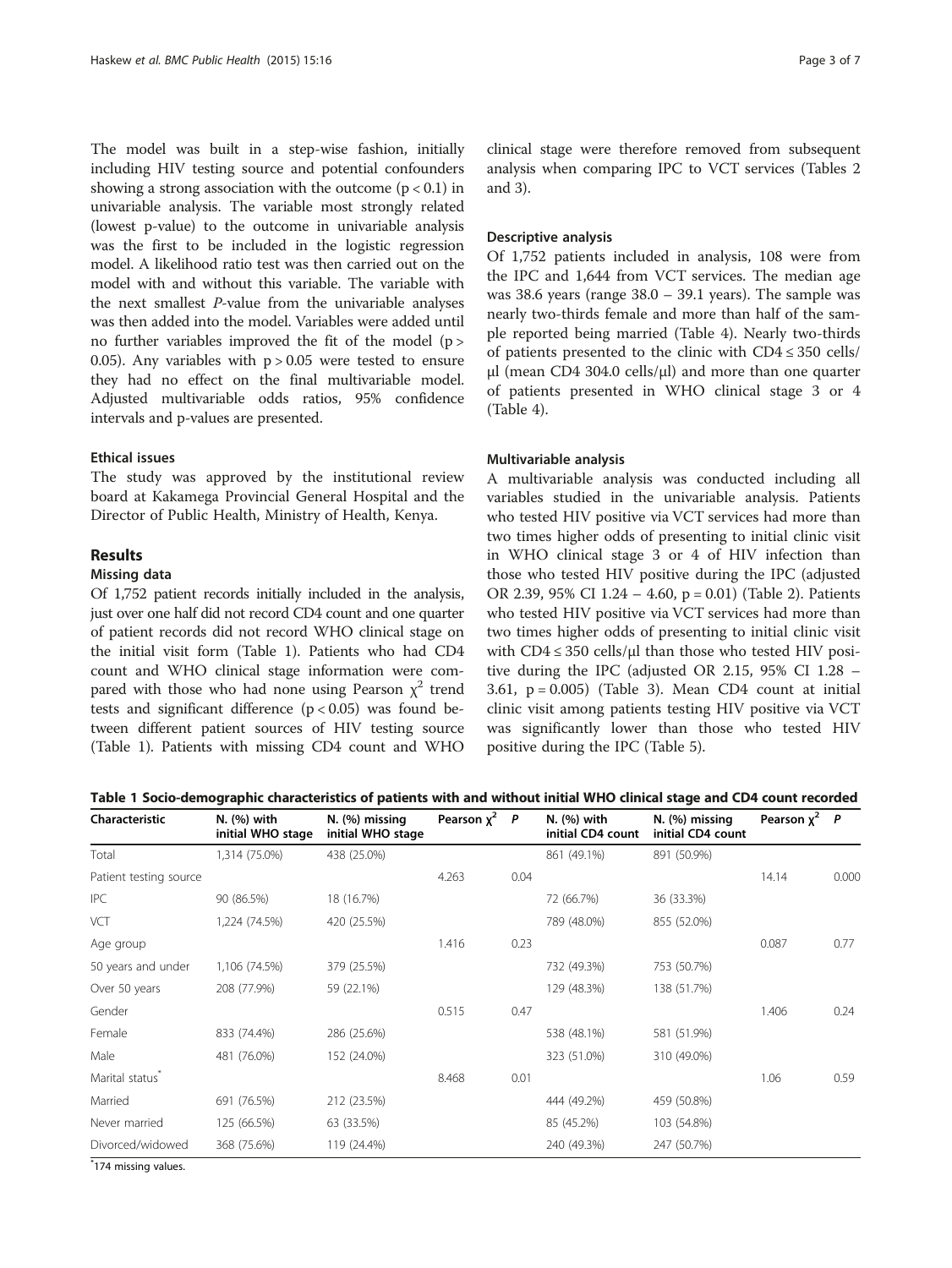| <b>Characteristics</b>      | Early presentation<br>(WHO stage 1/2) N. (%)* | Late presentation<br>(WHO stage 3/4) N. (%)* | Unadj OR (95% CI)    | P     | Adj OR <sup>^</sup> (95% CI) | P     |
|-----------------------------|-----------------------------------------------|----------------------------------------------|----------------------|-------|------------------------------|-------|
| All participants            | 955 (72.7%)                                   | 359 (27.3%)                                  |                      |       |                              |       |
| HIV testing source          |                                               |                                              |                      |       |                              |       |
| <b>IPC</b>                  | 75 (83.3%)                                    | 15 (16.7%)                                   |                      |       |                              |       |
| VCT                         | 880 (71.9%)                                   | 344 (28.1%)                                  | $1.95(1.11 - 3.45)$  | 0.02  | $2.39(1.24 - 4.60)$          | 0.01  |
| Age                         |                                               |                                              |                      |       |                              |       |
| 50 years and under          | 809 (73.1%)                                   | 297 (26.9%)                                  |                      |       |                              |       |
| Over 50 years               | 146 (70.2%)                                   | 62 (29.8%)                                   | $0.46$ (0.28 - 0.74) | 0.002 | $1.10$ (0.77 - 1.57)         | 0.61  |
| Gender                      |                                               |                                              |                      |       |                              |       |
| Female                      | 623 (74.5%)                                   | 210 (25.2%)                                  |                      |       |                              |       |
| Male                        | 332 (69.0%)                                   | 149 (31.0%)                                  | $1.33(1.04 - 1.71)$  | 0.02  | $1.38(1.04 - 1.83)$          | 0.02  |
| Marital status <sup>†</sup> |                                               |                                              |                      |       |                              |       |
| Married                     | 524 (75.8%)                                   | 167 (24.2%)                                  |                      |       |                              |       |
| Never married               | 95 (76.0%)                                    | 30 (24.0%)                                   | $0.99(0.63 - 1.55)$  | 0.97  | $1.02$ (0.65 - 1.59)         | 0.95  |
| Divorced/widowed            | 252 (68.5%)                                   | 116 (31.5%)                                  | $1.44(1.09 - 1.91)$  | 0.01  | $1.55(1.15 - 2.08)$          | 0.004 |

<span id="page-3-0"></span>Table 2 Socio-demographic, clinical characteristics and univariable/multivariable associations with late HIV disease presentation (WHO clinical stage 3 or 4) at initial clinic visit

\*Patients missing WHO stage removed from analysis (n = 438).

† 130 missing values.

 $^{\wedge}$ Adjusted for age, gender, marital status.

Male gender and being divorced or widowed were independently associated with presenting late to initial clinic visit at WHO clinical stage 3 or 4 (Table 2). Age over 50 years was independently associated with presenting late to initial clinic visit with  $CD4 \leq 350$  cells/ $\mu$ l (Table 3).

### **Discussion**

Age, gender and current marital status are all associated with late HIV presentation (WHO clinical stage 3 or 4 or  $CD4 \leq 350$  cells/ $\mu$ l) at first clinic appointment, which supports the findings of previous studies. Men had 1.4 times higher odds of presenting to clinic late in the

Table 3 Socio-demographic, clinical characteristics and univariable/multivariable associations with late HIV disease presentation (CD4 count  $\leq$  350 cells/ $\mu$ l) at initial clinic visit

| <b>Characteristics</b>      | Early presentation<br>(CD4 > 350 cells/µl) N. (%)* | Late presentation<br>(CD4 $\leq$ 350 cells/µl) N. (%)* | Unadj OR (95% CI)      | P     | Adj OR <sup>^</sup> (95% Cl) | P     |
|-----------------------------|----------------------------------------------------|--------------------------------------------------------|------------------------|-------|------------------------------|-------|
| All Participants            | 297 (34.5%)                                        | 564 (65.5%)                                            |                        |       |                              |       |
| <b>HIV Testing Source</b>   |                                                    |                                                        |                        |       |                              |       |
| <b>IPC</b>                  | 34 (47.2%)                                         | 38 (52.8%)                                             |                        |       |                              |       |
| VCT                         | 263 (33.3%)                                        | 526 (66.7%)                                            | $1.79(1.10 - 2.90)$    | 0.002 | $2.15(1.28 - 3.60)$          | 0.005 |
| Age                         |                                                    |                                                        |                        |       |                              |       |
| 50 years and under          | 264 (35.3%)                                        | 468 (64.7%)                                            |                        |       |                              |       |
| Over 50 years               | 33 (33.1%)                                         | 96 (66.9%)                                             | $1.64$ $(1.07 - 2.51)$ | 0.002 | $1.72(1.09 - 2.74)$          | 0.02  |
| Gender                      |                                                    |                                                        |                        |       |                              |       |
| Female                      | 190 (51.5%)                                        | 348 (48.5%)                                            |                        |       |                              |       |
| Male                        | 107 (47.7%)                                        | 216 (52.3%)                                            | $1.10(0.82 - 1.48)$    | 0.51  | $1.01$ (0.73 - 1.40)         | 0.94  |
| Marital status <sup>†</sup> |                                                    |                                                        |                        |       |                              |       |
| Married                     | 150 (33.8%)                                        | 294 (66.2%)                                            |                        |       |                              |       |
| Never married               | 35 (41.2%)                                         | 50 (58.8%)                                             | $0.73$ $(0.45 - 1.17)$ | 0.19  | $0.71(0.44 - 1.16)$          | 0.17  |
| Divorced/widowed            | 79 (32.9%)                                         | 161 (67.1%)                                            | $1.04$ (0.75 - 1.45)   | 0.82  | $0.96$ (0.68 - 1.37)         | 0.83  |

\*Patients missing CD4 count removed from analysis ( $n = 891$ ).

† 92 missing values.

^ Adjusted for age, gender, marital status.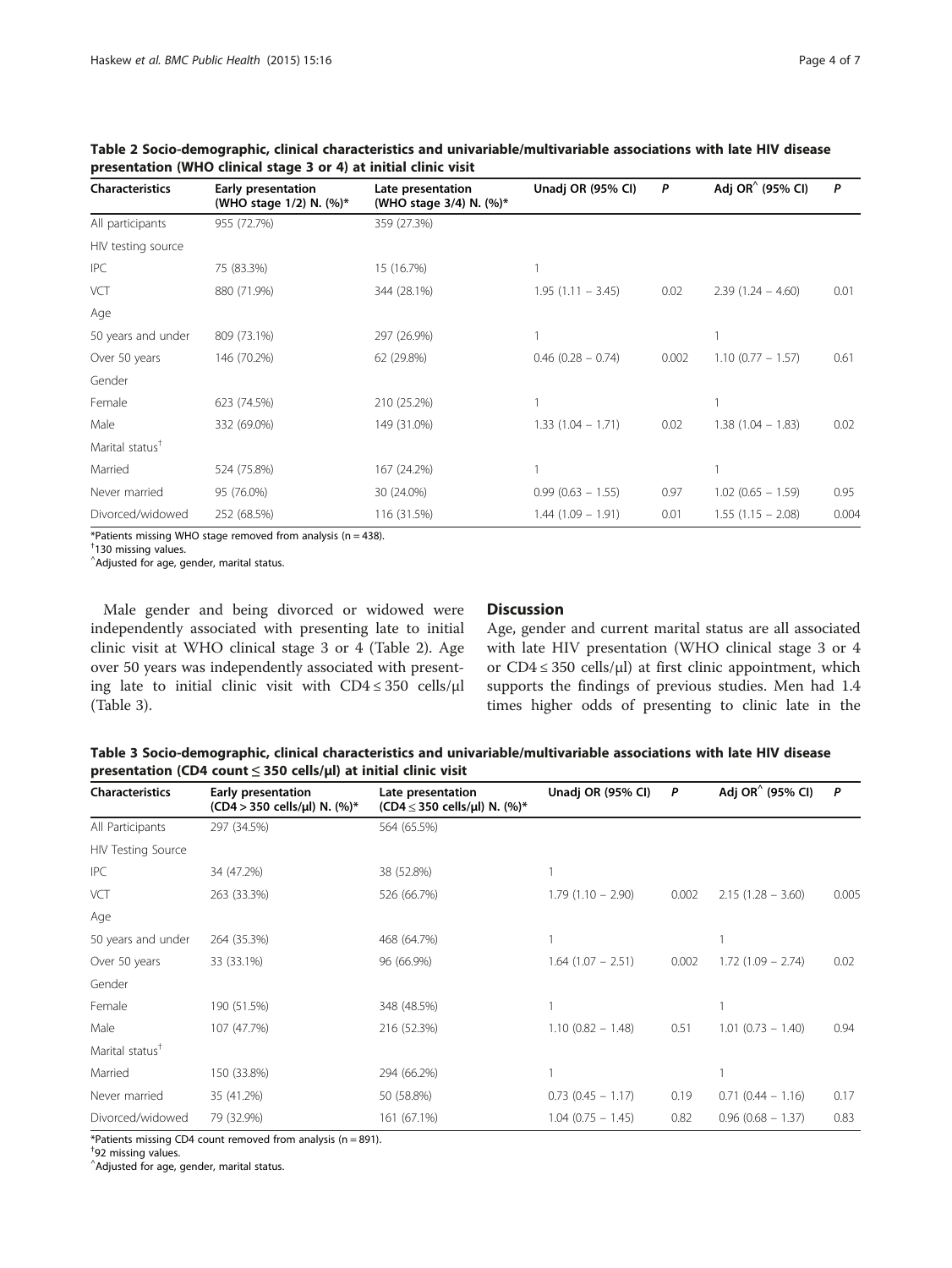<span id="page-4-0"></span>

| Table 4 Socio-demographic and clinical characteristics of patients, by HIV testing source (IPC or VCT) |  |
|--------------------------------------------------------------------------------------------------------|--|
|--------------------------------------------------------------------------------------------------------|--|

| <b>Characteristics</b>                                  | <b>IPC N. (%)</b> | <b>VCT N. (%)</b> | Total N. (%)      |
|---------------------------------------------------------|-------------------|-------------------|-------------------|
| All participants                                        | 108 (6.2%)        | 1,644 (93.8%)     | 1,752 (100%)      |
| WHO clinical stage at initial clinic visit <sup>®</sup> |                   |                   |                   |
| $1$ or $2$                                              | 75 (7.8%)         | 880 (92.2%)       | 955 (100.0%)      |
| 3 or 4                                                  | 15 (4.2%)         | 344 (95.8%)       | 359 (100.0%)      |
| CD4 count at initial clinic visit**                     |                   |                   |                   |
| >350 cells/mm <sup>3</sup>                              | 45 (10.4%)        | 386 (89.6%)       | 431 (100.0%)      |
| $\leq$ 350 cells/mm <sup>3</sup>                        | 27 (6.3%)         | 403 (93.7%)       | 430 (100.0%)      |
| Mean CD4 count at initial clinic visit (cells/µl)       | 368.0             | 298.1             | 304.0             |
| 95% CI (cells/µl)                                       | $(305.0 - 431.0)$ | $(280.1 - 316.2)$ | $(286.6 - 321.4)$ |
| Age                                                     |                   |                   |                   |
| 50 years and under                                      | 80 (5.4%)         | 1,405 (94.6%)     | 1,485 (100.0%)    |
| Over 50 years                                           | 28 (10.5%)        | 239 (89.5%)       | 267 (100.0%)      |
| Gender                                                  |                   |                   |                   |
| Female                                                  | 73 (6.5%)         | 1,046 (93.5%)     | 1,119 (100.0%)    |
| Male                                                    | 35 (5.5%)         | 598 (94.5%)       | 633 (100.0%)      |
| Marital status***                                       |                   |                   |                   |
| Married                                                 | 73 (8.1%)         | 830 (91.9%)       | 903 (100.0%)      |
| Never married                                           | $4(2.1\%)$        | 184 (97.9%)       | 188 (100.0%)      |
| Divorced/widowed                                        | 23 (4.7%)         | 464 (95.3%)       | 487 (100.0%)      |

\* 438, \*\*891, \*\*\*174 missing values.

course of HIV infection compared to women, and gender differences have been observed in other studies with regard to presentation to HIV clinic [[15,16](#page-6-0)], as well as general outpatient health service utilisation [[17](#page-6-0),[18](#page-6-0)]. Age over 50 years was also significantly associated with late HIV presentation, as shown in other studies [\[19](#page-6-0)], which may be due to a lack of knowledge of the disease and services available, or a low self-perceived risk of HIV in older age groups [\[9](#page-5-0)]. Increasing age has also been shown to have a negative impact on retention in care and overall treatment outcomes [[20\]](#page-6-0). Not being married was associated with late presentation, as reported in previous studies [\[15\]](#page-6-0).

More than two-thirds of patients who tested HIV positive via VCT services presented to initial clinic with CD4 ≤ 350 cells/μl and one-quarter of patients who tested HIV positive via VCT services presented to initial clinic with WHO clinical stage 3 or 4 of HIV infection, which

Table 5 Two sample t test with equal variances comparing mean CD4 count between IPC and VCT testing sources

| <b>Obs</b> | Mean CD4 count (cells/µl) (95% Cl) |
|------------|------------------------------------|
| 72.        | $368.0$ (304.0 - 432.0)            |
| 789        | $298.1 (280.0 - 316.2)$            |
| 861        | $304.0$ (286.6 - 321.4)            |
|            |                                    |

 $t = 2.184$ , d.f = 859, p = 0.03

is comparable to other studies in sub-Saharan Africa [[16\]](#page-6-0). A significantly lower proportion of patients who tested HIV positive during the community-based IPC presented to their initial clinic visit late in the course of infection. The IPC may have identified patients earlier in the clinical course of HIV infection in the community because these individuals may be asymptomatic and have less perceived risk than those who self-attended VCT services. Community-based campaigns of HIV testing may therefore be able to reach individuals who are unaware of their HIV status and still at an early stage of infection. [\[21\]](#page-6-0) While the rate of people ever having been tested for HIV has increased in Kenya, nearly half of people living with HIV still do not know they are infected [[12](#page-6-0)]. These individuals may not be symptomatic, may not have adequate knowledge or understanding of HIV signs and symptoms, and/or may have low self-perceived risk and understanding of HIV transmission [[22](#page-6-0),[23](#page-6-0)].

It is important to acknowledge the limitations of this study. Other important potential confounders such as socioeconomic status, HIV status of the spouse and time required to travel to clinic were not included in the paper-based patient record or EMR system and therefore could not be included and adjusted for in the analysis. Comparative analysis of the entire dataset and inclusion of all patients testing HIV positive via VCT services was also not possible due to missing data in the dataset.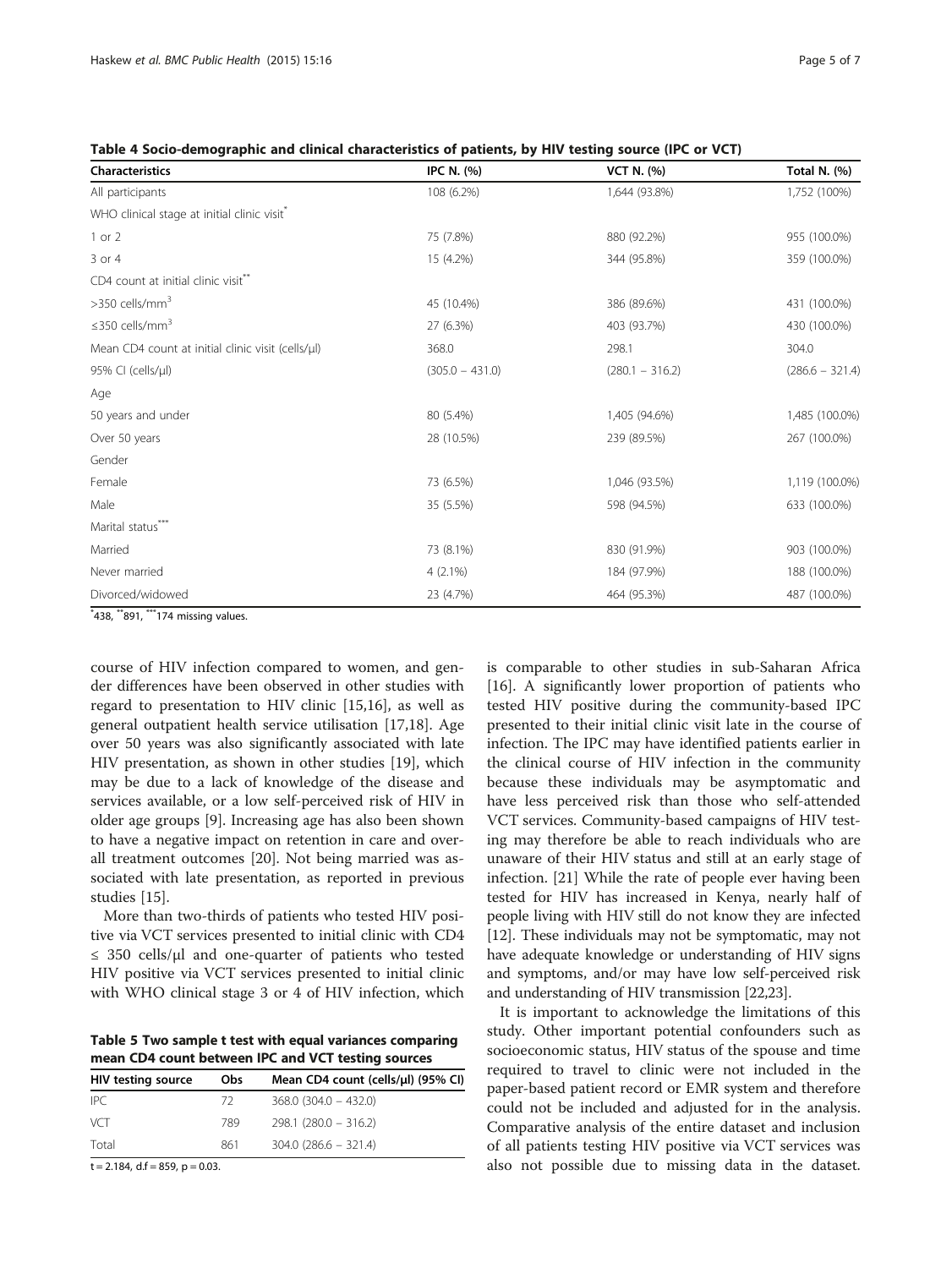<span id="page-5-0"></span>Missing data more broadly reflects the fact that many medical records are rarely kept up to date and complete in sub-Saharan Africa, making their use problematic for rigorous analysis and follow-up of outcomes [\[24](#page-6-0)].

During the IPC in September 2008, a significantly higher median CD4 count was recorded at the point of testing compared to those testing HIV positive from the IPC at initial clinic visit during this study, suggesting a lack of timely linkage between testing and care [11]. Improved referral mechanisms, particularly from community-based settings, are therefore also required to ensure timely and accountable linkage between testing and treatment services to ensure the gains of earlier testing are realised [2,3[,25](#page-6-0)]. Few referral tools have been developed however and effective linkage between HIV testing and initiation of ART remains a challenge [\[24,26](#page-6-0)]. Little systematic data exist on the proportion of people living with HIV who are linked to care [\[26,27](#page-6-0)] and, once linked to care, there are mixed findings regarding retention in care. In a systematic review by Rosen et al., no study was able to follow patients from testing to treatment if they were not already eligible for ART when diagnosed [[24](#page-6-0)]. Reasons for poor linkage between HIV testing and treatment services are multi-factorial and include systemic factors such as inadequate training, lack of access to timely and reliable data (electronic or paper based) and individual patient factors such as financial costs and proximity or preference for certain health facilities [[28](#page-6-0)-[30](#page-6-0)]. Electronic medical record (EMR) systems could support linkage of patients from testing to treatment services and should be evaluated further in real-time program settings. EMR systems may also help to improve the quality of data collected, as well as support provision of clinical care and ensure individuals are monitored and retained throughout the HIV care and treatment continuum.

#### Conclusions

The community-based IPC identified HIV positive individuals earlier in the course of HIV infection, compared to voluntary counselling and testing services. The IPC may have identified patients earlier in the clinical course of HIV infection in the community because these individuals may be asymptomatic and have less perceived risk than those who self-attended VCT services. Such community-based campaigns of HIV testing may be able to assist countries to achieve earlier testing and initiation of ART in the course of HIV infection. A significantly higher median CD4 count was recorded at the point of testing during the IPC compared to those testing HIV positive from the IPC at initial clinic visit. Improving referral mechanisms and strengthening linkages between HIV testing and treatment services remain a challenge and electronic medical record (EMR) systems may support monitoring of patients throughout the HIV care and treatment continuum.

#### Competing interests

JH worked as a consultant for Vestergaard Frandsen during planning and implementation of the IPC in 2008. Vestergaard Frandsen paid travel costs to Kenya for JH, GR and KT during implementation of the EMR system. This does not alter the authors' adherence to policies on sharing data and materials. No authors were paid for analysis or writing of the manuscript.

#### Authors' contributions

All authors contributed to the paper. JH conceived and designed the study. JH, KT, GR designed and implemented the EMR system. JH analysed the data. JH, KT, GR wrote the paper. All authors reviewed the final draft of the manuscript. All authors read and approved the final manuscript.

#### Acknowledgments

Thanks to the staff and patients of Kakamega Provincial General Hospital and to Job Mabonga and staff in the Provincial Medical Records Office, Western Kenya for their assistance and co-operation in implementation of this study.

#### Funding

Vestergaard Frandsen fund Uamuzi Bora EMR system implementation in Kakamega Provincial General Hospital. Vestergaard Frandsen had no role in study design, data collection and analysis, decision to publish, preparation of the manuscript, nor exerted any editorial control.

#### Author details

<sup>1</sup> Uamuzi Bora, PO Box 2153-50100, Kakamega, Kenya. <sup>2</sup> British Antarctic Survey Medical Unit, Plymouth, UK. <sup>3</sup>University of Durham, Durham, UK. <sup>4</sup>East and North Hertfordshire NHS Trust, London, UK. <sup>5</sup>Elizabeth Glazer Paediatric AIDS Foundation, Nairobi, Kenya. <sup>6</sup>Ministry of Health, Nairobi, Kenya

#### Received: 9 March 2014 Accepted: 7 January 2015 Published online: 21 January 2015

#### References

- 1. UNAIDS. (2013). Global Report: UNAIDS report on the global AIDS epidemic 2013. Joint United Nations Programme on HIV/AIDS (UNAIDS).
- 2. WHO. (2010). Towards Universal access: Scaling up priority HIV/AIDS interventions in the health sector. Progress Report 2010. World Health Organization WHO), Joint United Nations Programme on HIV/AIDS (UNAIDS), UN Childrens' Agency (UNICEF). Retrieved from<http://www.who.int/>
- 3. UNAIDS. (2012). Treatment 2015. Joint United Nations Programme on HIV/ AIDS (UNAIDS).
- 4. Badri M, Lawn SD, Wood R. Short-term risk of AIDS or death in people infected with HIV-1 before antiretroviral therapy in South Africa: a longitudinal study. Lancet. 2006;368:1254–9. doi:10.1016/S0140-6736(06)69117-4.
- 5. Castilla J, Sobrino P, de la Fuente L, Noguer I, Guerra L, Parras F. Late diagnosis of HIV infection in the era of highly active antiretroviral therapy: consequences for AIDS incidence. Aids. 2002;16:1945.
- 6. Sabin CA, Smith CJ, Gumley H, Murphy G, Lampe FC, Phillips AN, et al. Late presenters in the era of highly active antiretroviral therapy: uptake of and responses to antiretroviral therapy. Aids. 2004;18:2145.
- 7. Leisegang R, Cleary S, Hislop M, Davidse A, Regensberg L, Little F, et al. Early and late direct costs in a Southern African antiretroviral treatment programme: a retrospective cohort analysis. Plos Med. 2009;6:e1000189. doi:10.1371/journal.pmed.1000189.
- 8. Granich RM, Gilks CF, Dye C, De Cock KM, Williams BG. Universal voluntary HIV testing with immediate antiretroviral therapy as a strategy for elimination of HIV transmission: a mathematical model. Lancet. 2009;373:48–57. doi:10.1016/S0140-6736(08)61697-9.
- 9. Girardi E, Sabin CA, Monforte AD. Late diagnosis of HIV infection: epidemiological features, consequences and strategies to encourage earlier testing. J Acquir Immune Defic Syndr. 2007;46 Suppl 1:S3–8. doi:[10.1097/01.](http://dx.doi.org/10.1097/01.qai.0000286597.57066.2b) [qai.0000286597.57066.2b](http://dx.doi.org/10.1097/01.qai.0000286597.57066.2b).
- 10. Bunnell R, Mermin J, De Cock KM. HIV prevention for a threatened continent: implementing positive prevention in Africa. Jama. 2006;296:855–8. doi:10.1001/jama.296.7.855.
- 11. Lugada E, Millar D, Haskew J, Grabowsky M, Garg N, Vestergaard M, et al. Rapid implementation of an integrated large-scale HIV counseling and testing, malaria, and diarrhea prevention campaign in rural Kenya. PLoS One. 2010;5:e12435. doi:10.1371/journal.pone.0012435.